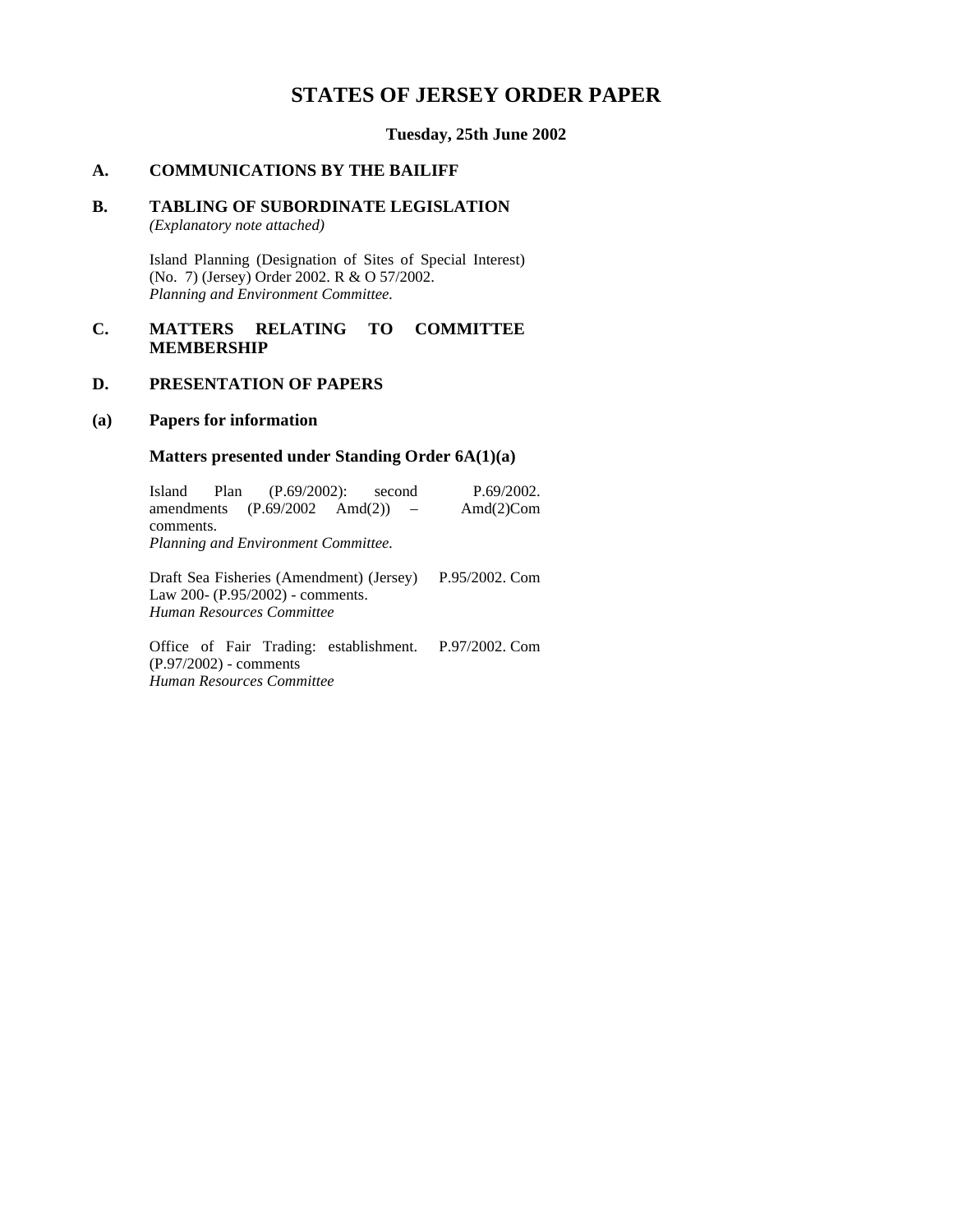Manpower report for the period 1st October 2001 to 31st December 2001. *Industries Committee.*

States of Jersey Audit Commission: annual report for 2001. *Finance and Economics Committee.*

Jersey Telecom: annual report and accounts 2001. *Telecommunications Board.*

# **Matters presented under Standing Order 6A(1)(b)**

R.C.23/2002.

# **(b) Notification of Standing Order decisions**

19th June 2002

Decisions under delegated functions. *Finance and Economics Committee.*

# **(c) Notification of acceptance of tenders**

### **(d) Papers to be lodged "au Greffe" under Standing Order 17A(1)(a)**

| Island<br>amendments.<br>Senator L. Norman.         | Plan | $(P.69/2002)$ : | fourth | P.69/2002.<br>Amd. $(4)$ |
|-----------------------------------------------------|------|-----------------|--------|--------------------------|
| Island<br>amendments.<br>Connétable of St. Brelade. | Plan | $(P.69/2002)$ : | fifth  | P.69/2002.<br>Amd. $(5)$ |
| Island<br>amendments.<br>Deputy of St. Martin.      | Plan | $(P.69/2002)$ : | sixth  | P.69/2002.<br>Amd. $(6)$ |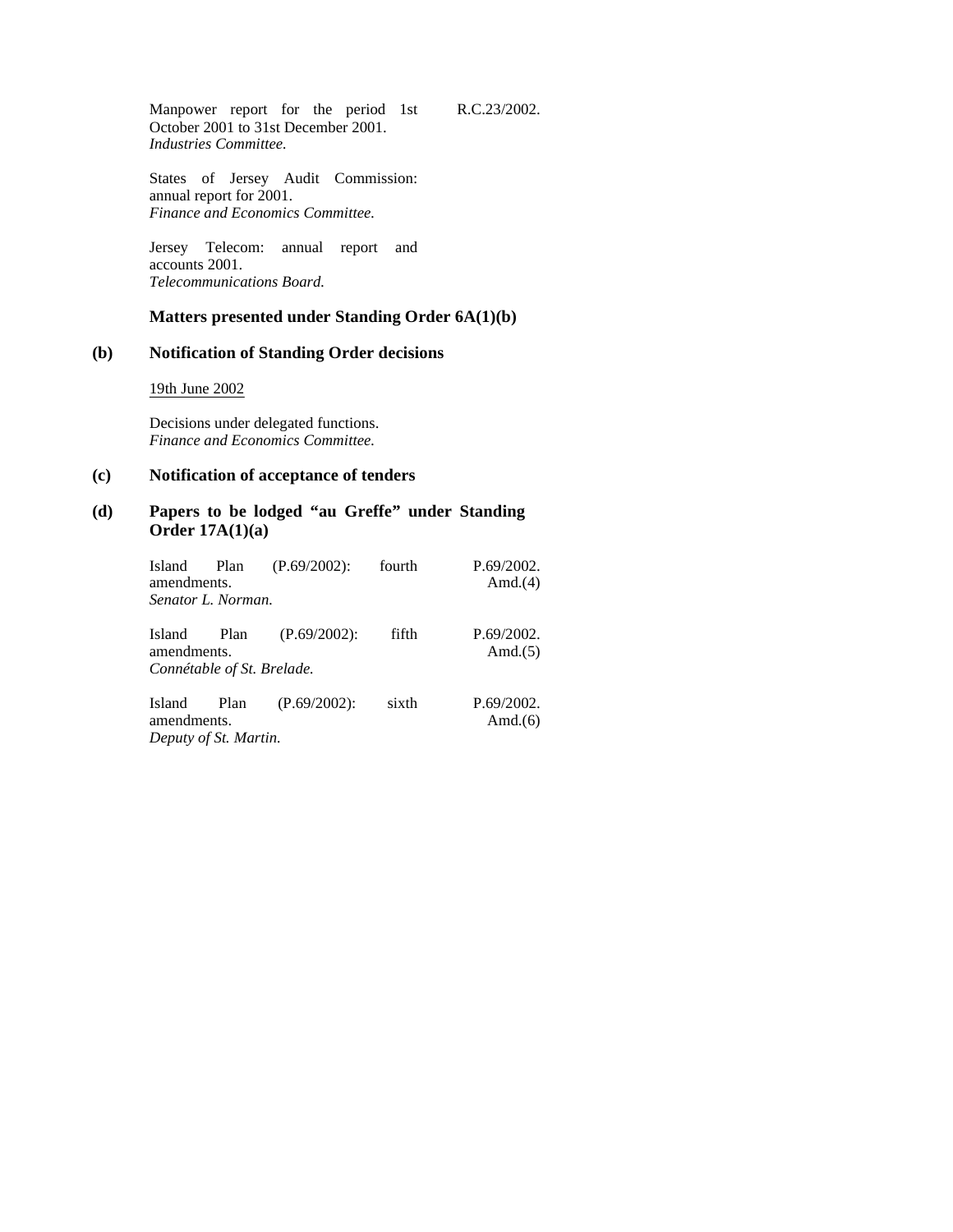Island Plan (P.69/2002): seventh amendments. *Planning and Environment Committee.* P.69/2002. Amd.(7)

- **(e) Notification of Papers lodged "au Greffe" under Standing Order 17A(1)(b)**
- **(f) Papers for consideration by the States in Committee under Standing Order 38A**
- **E. STATEMENTS AND PROPOSITIONS RELATING TO THE ARRANGEMENT OF PUBLIC BUSINESS AT THIS OR ANY SUBSEQUENT MEETING**

THE STATES are asked to agree that the following matters lodged 'au Greffe' be considered at their next meeting on 2nd July 2002 -

Housing Committee Strategic Policy Report 2002 - 2006. Presented: 8th January 2002. *Housing Committee.* P.2/2002.

Housing Committee Strategic Policy Report 2002 - 2006 (P.2/2002): comments. Presented: 5th February 2002. *Finance and Economics Committee.* P.2/2002. Com.

Housing Committee Strategic Policy Report 2002 - 2006 (P.2/2002): comments. Presented: 11th June 2002. *Human Resources Committee.* P.2/2002. Com. (2)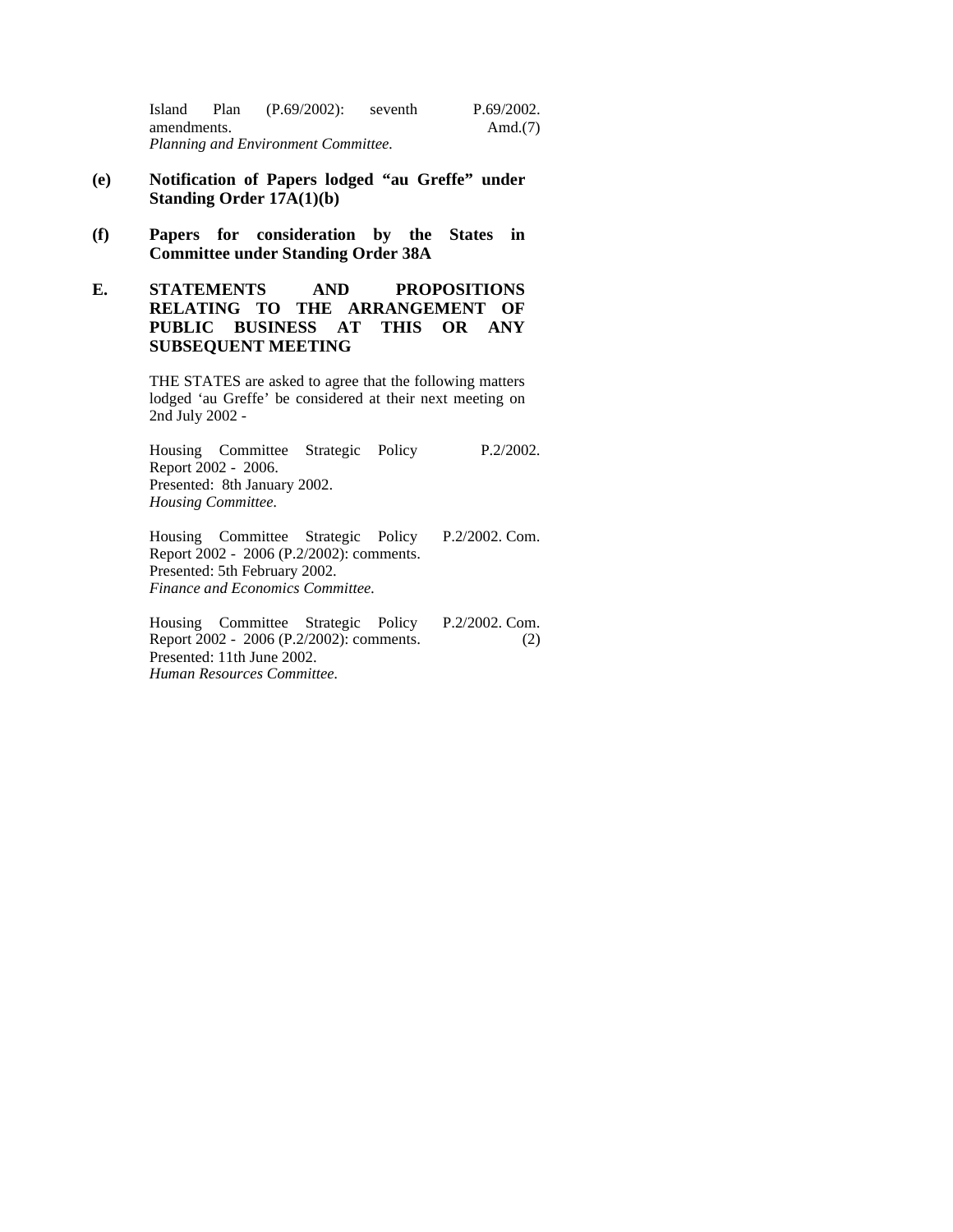|                          |                                |  |  | Housing Committee Strategic Policy P.2/2002. Amd. |  |  |
|--------------------------|--------------------------------|--|--|---------------------------------------------------|--|--|
|                          | Report 2002 - 2006 (P.2/2002): |  |  |                                                   |  |  |
| amendment.               |                                |  |  |                                                   |  |  |
| Lodged: 23rd April 2002. |                                |  |  |                                                   |  |  |
| Senator C. Stein.        |                                |  |  |                                                   |  |  |

| Housing Committee Strategic Policy<br>P.2/2002.<br>Report 2002 - 2006 (P.2/2002):<br>Amd.Com.<br>amendment (P.2/2002 Amd.)- comments.<br>Presented: 11th June 2002.<br>Human Resources Committee.                  |                          |  |  |  |  |  |
|--------------------------------------------------------------------------------------------------------------------------------------------------------------------------------------------------------------------|--------------------------|--|--|--|--|--|
| Housing Committee Strategic Policy<br>Report 2002-2006 (P.2/2002): second<br>amendment.<br>Lodged: 14th May 2002.<br>Deputy J.A. Martin of St. Helier.                                                             | $P.2/2002$ . Amd.<br>(2) |  |  |  |  |  |
| Housing Committee Strategic Policy P.2/2002. Amd.<br>Report 2002 - 2006 (P.2/2002): second<br>amendment (P.2/2002 Amd.(2))-<br>comments.<br>Presented: 28th May 2002.<br>Housing Committee.                        | $(2)$ Com.               |  |  |  |  |  |
| Housing Committee Strategic Policy P.2/2002. Amd.<br>Report 2002 - 2006 (P.2/2002): second<br>$(P.2/2002 \text{ Amd.}(2))$ -<br>amendment<br>comments.<br>Presented: 11th June 2002.<br>Human Resources Committee. | $(2)$ Com. $(2)$         |  |  |  |  |  |
| Bonne Nuit packaged sewage treatment<br>plant: purchase of land.                                                                                                                                                   | P.105/2002.              |  |  |  |  |  |

Lodged: 18th June 2002 *Public Services Committee.*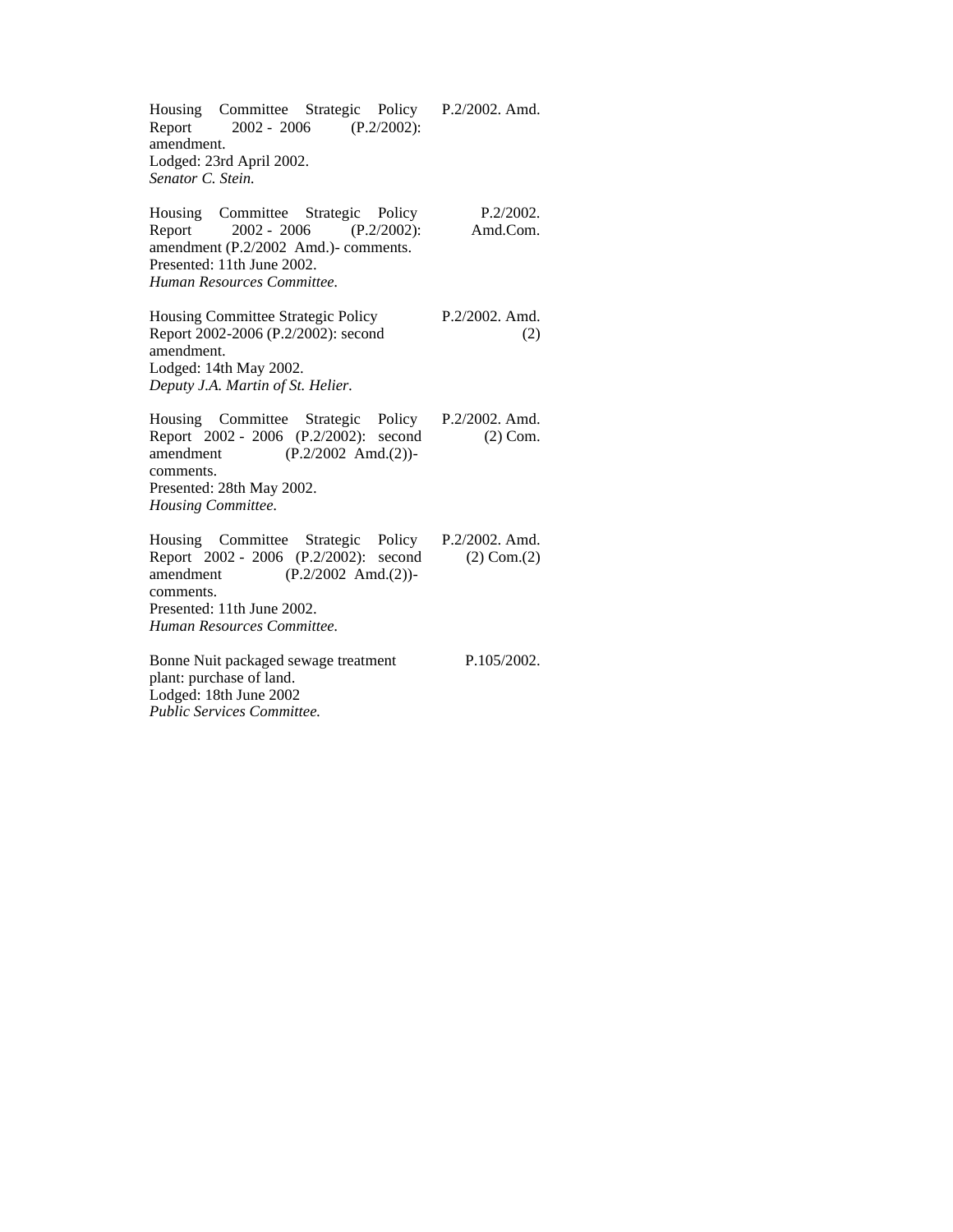Draft States of Jersey (Amendment No. 8) Law 200-. Lodged: 18th June 2002 *Legislation Committee.*

P.106/2002.

P.108/2002.

Draft Air Transport Permits (Amendment) (Jersey) Law 200- Lodged: 18th June 2002 *Jersey Transport Authority.*

#### **F. PRESENTATION OF PETITIONS**

#### **G. QUESTIONS**

The Deputy of St. John will ask questions of the President of the Home Affairs Committee about the cost of an advertisement for the Jersey Police Authority and the Fire and Rescue Service Annual Report.

Deputy L.J. Farnham of St. Saviour will ask question of the President of the Health and Social Services Committee about the Committee's response to the Environmental Charter.

Deputy R.G. Le Hérissier of St. Saviour will ask questions of the President of the Public Services Committee about the school bus service.

Deputy P.F.C. Ozouf of St. Helier will ask question of the President of the Health and Social Services Committee about a possible development on the Stafford Hotel site.

Deputy S.M. Baudains of St. Helier will ask questions of the President of the Housing Committee about the Jersey Homes Trust.

The Deputy of St. John will ask questions of the President of the Home Affairs Committee about the policing of the British-Irish Council summit.

#### **H. MATTERS OF PRIVILEGE**

# **I. PERSONAL STATEMENTS**

### **J. COMMITTEE STATEMENTS**

#### **K. PUBLIC BUSINESS**

Population Policy: provision of information and alternative proposals. Lodged: 11th June 2002. *Senator S. Syvret.* P.102/2002. Jersey Potato Export Marketing Scheme 2001. Lodged: 14th May 2002 and referred to the Agriculture and Fisheries Committee. *Connétable of St. Helier.* P.68/2002.

Jersey Potato Export Marketing Scheme P.68/2002. Rpt.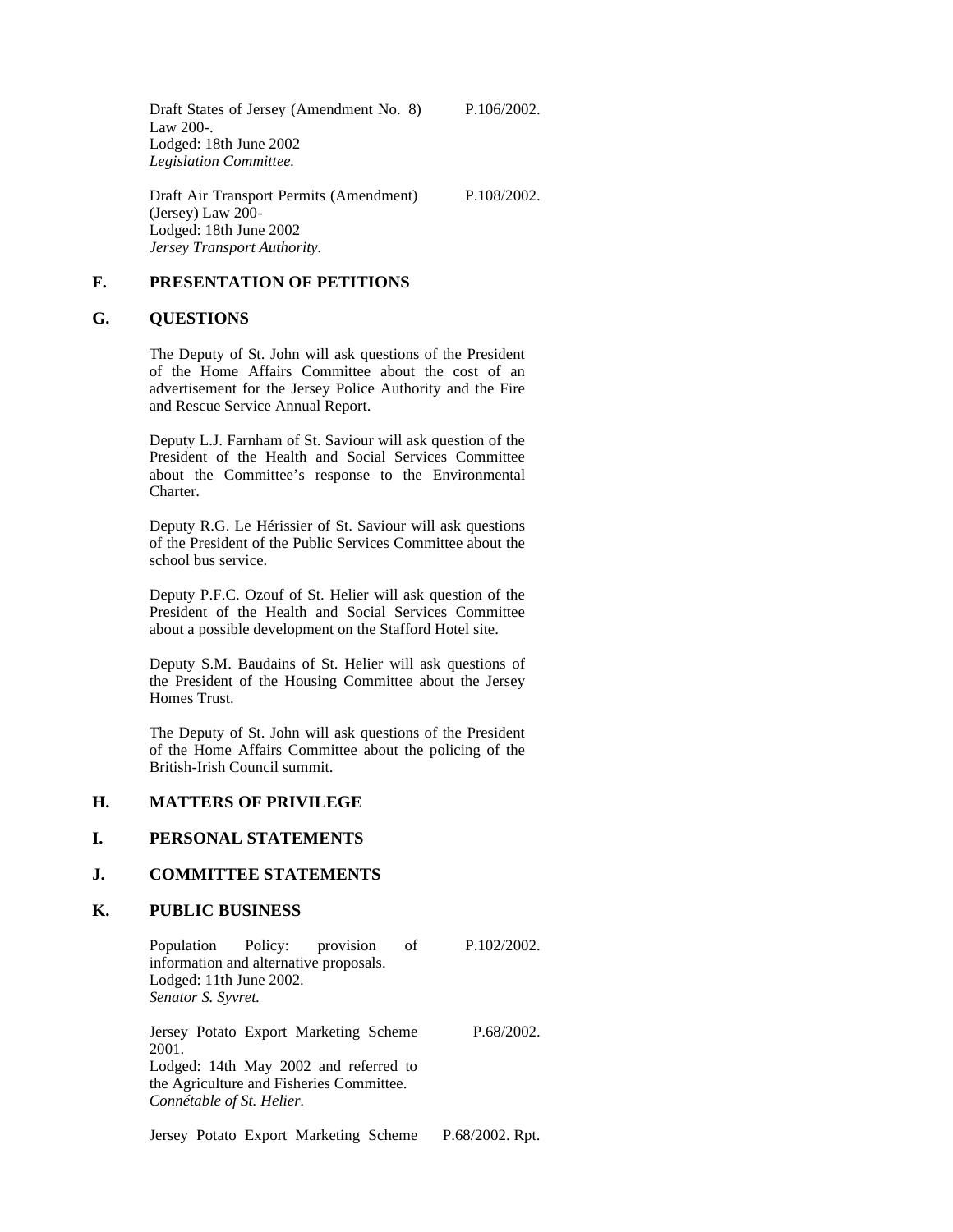2001 (P.68/2002) - report. Presented: 18th June 2002 *Agriculture and Fisheries Committee*.

Draft Terrorism (Jersey) Law 200-. Lodged: 14th May 2002. *Home Affairs Committee.*

P.75/2002.

Draft Terrorism (Jersey) Law 200- P.75/2002. Com. (P.75/2002): comments. Presented: 11th June 2002. *Human Resources Committee.*

Draft Terrorism (Jersey) Law 200- P.75/2002. Com. (P.75/2002): comments. Presented: 11th June 2002. *Finance and Economics Committee.* (2)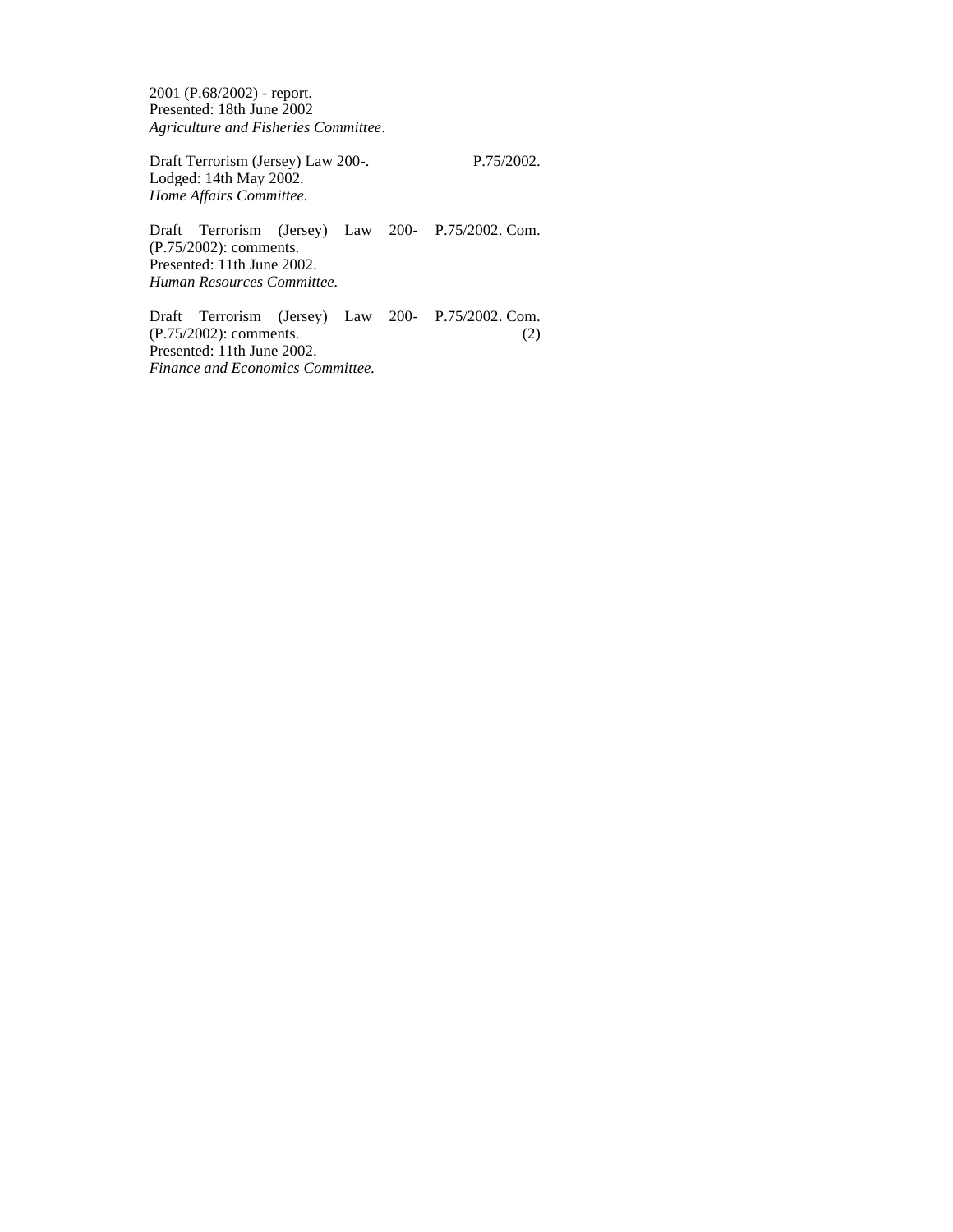P.99/2002.

Draft Social Security (Amendment No. 16) (Jersey) Law 200-. Lodged: 11th June 2002. *Employment and Social Security Committee.*

Draft Telecommunications (Jersey) Law 2002 (Appointed Day) Act 200-. Lodged: 11th June 2002. *Industries Committee.*

P.103/2002.

# **C.M. NEWCOMBE**

# **Greffier of the States**

20th June 2002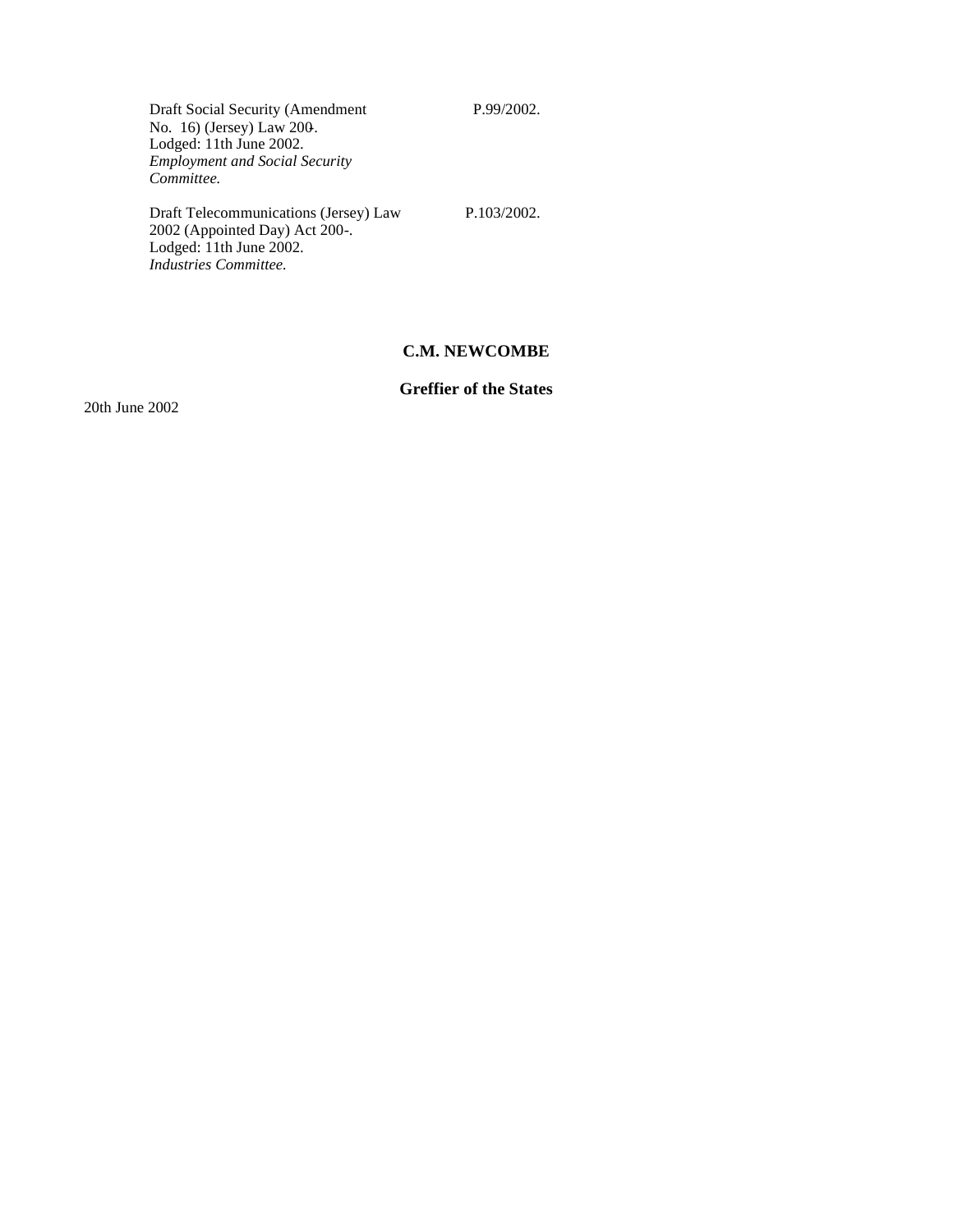# **Explanatory Note regarding subordinate legislation tabled at this meeting.**

# **R & O 57/2002**

The purpose of this Order is to designate the Odeon Cinema in Bath Street, St. Helier to be a site of special interest by reason of the special architectural, cultural and historical interests that attach to it

The Order was made on 20th June 2002 and comes into force forthwith.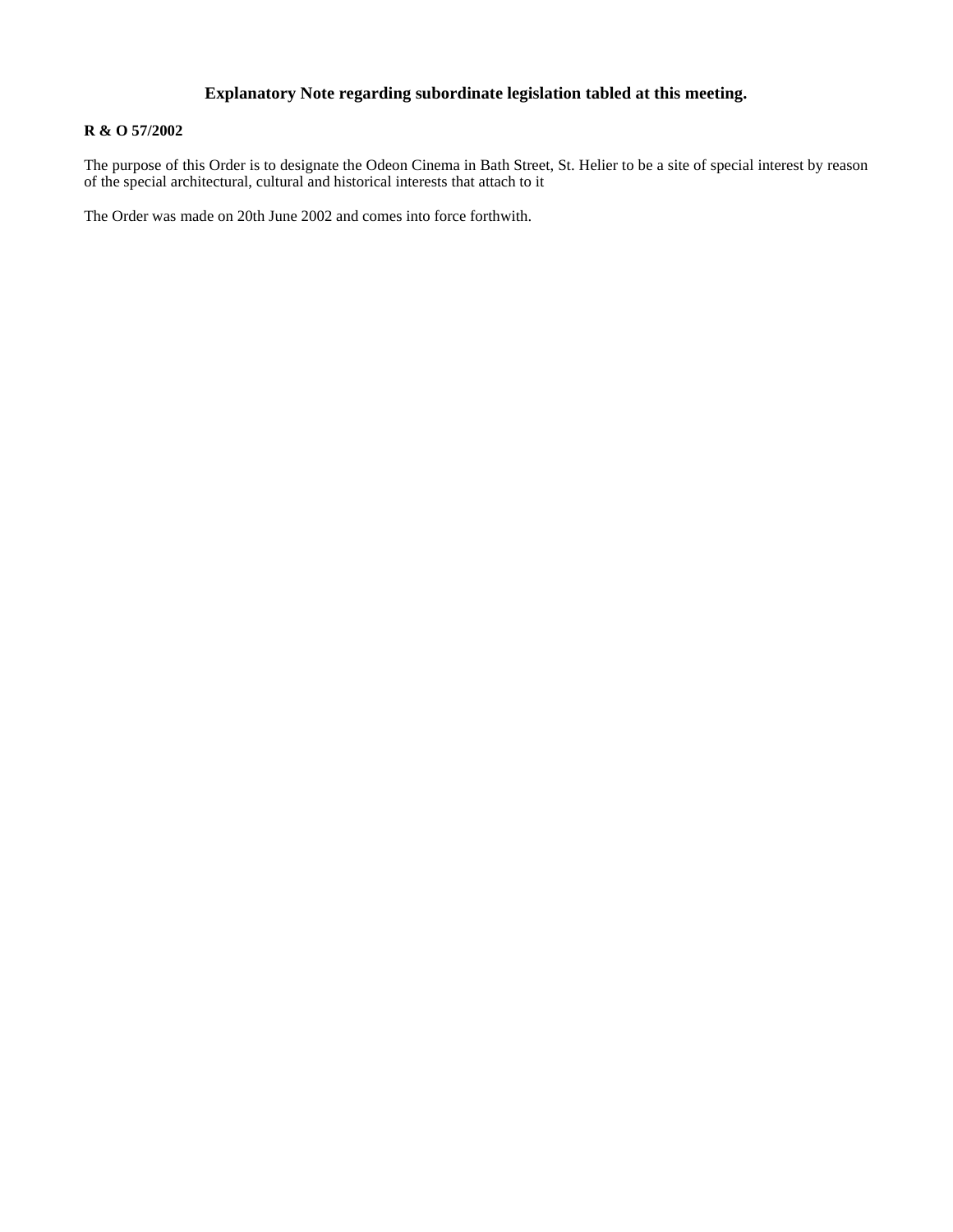### **NOTIFICATION OF STANDING ORDER DECISIONS - FINANCE AND ECONOMICS COMMITTEE (delegated functions)**

#### 19th June 2002

- (a) as recommended by the Harbours and Airport Committee, the entering into of a Deed of Arrangement, together with the Public Services Committee, with La Phare Holdings Limited in respect of Corbière Phare, St. Brelade, in relation to the boundaries between public land, administered by the Harbours and Airport Committee and the abovementioned property. The public would acquire from La Phare Holdings Limited two parcels of land for a nominal consideration of £5 each and, in turn, La Phare Holdings Limited would acquire from the public one parcel of land for a nominal consideration of £10. A new boundary line was to be created and the public's right of way over Corbière Phare was to be cancelled. New service clauses were to be implemented to cover all existing mains services (including drains) serving both properties. The cost of the production of the boundary drawings by Professional Hi-Tech Services Limited was to be shared equally between the public and La Phare Holdings Limited , with the two Committees each being required to pay £713.75 accordingly. Each party was to be responsible for the payment of its own legal expenses incurred in relation to this transaction;
- (b) as recommended by the Harbours and Airport Committee (i) the annulment of the ground lease to British European Engineering of an area measuring 120 square feet adjacent to Gate Lounge 10, Jersey Airport; and (ii) the lease of the said area to Servisair (Jersey) Limited for a period of four years from 1st April 2002, at an annual rent of £168.48 (representing a rate of £1.40 a square foot), to be reviewed annually on 1st April in line with the Jersey Retail Price Index;
- (c) as recommended by the Harbours and Airport Committee, the lease to Spellbound Holdings Limited (trading as Hertz Rent-A-Car) of an additional room on the first floor of Alares House (designated as Airport Letting B004D), at Jersey Airport (measuring 180 square feet) for the period 1st April 2002 to 31st December 2006, at an annual rent of £2,235.60 (representing a rate of £12.42 a square foot), to be reviewed annually on 1st January throughout the term of the lease in line with the Jersey Retail Price Index. The new letting was to form an addendum to the original lease to the company and would be subject to the same terms and conditions;
- (d) as recommended by the Housing Committee, the entering into of a Deed of Arrangement with the Jersey Homes Trust in order to redefine the boundary and to exchange three strips of land situated between "Les Ronces" and No. 5 St. Clements Road, St. Helier (the two areas of land to be acquired by the public amounted to 7.4 square metres, whilst that to be acquired by the Trust amounted to 4.6 square metres- as shown on Drawing No. 4058-21 prepared by Naish Waddington, architects for the project), for a total consideration of £10 each way, with each party to be responsible for its own legal costs arising from this transaction;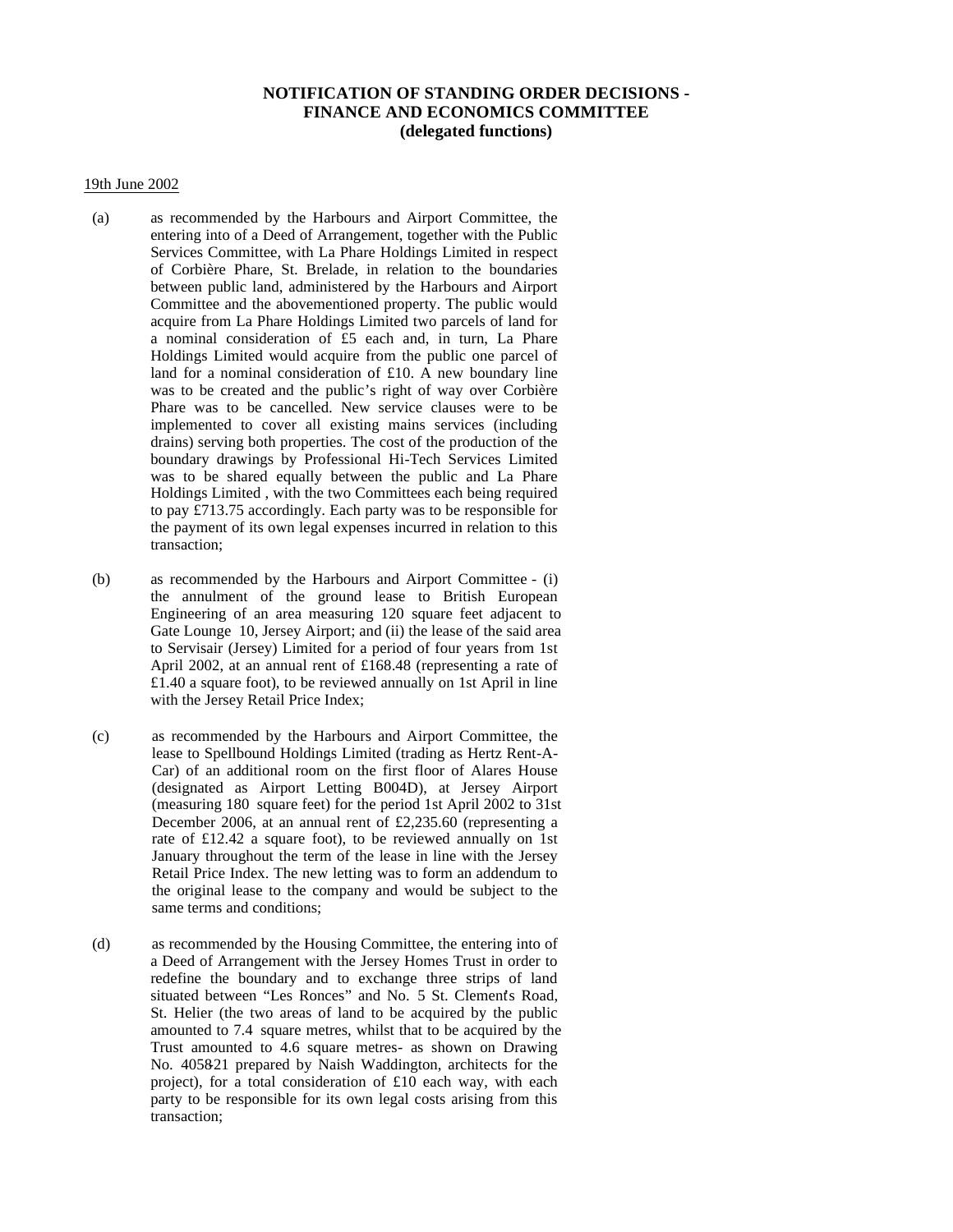- (e) as recommended by the Public Services Committee, the acquisition from Cass Properties (Jersey) Limited of a strip of land (measuring 621 square feet) at Nos. 1\% and 15 Union Street, St. Helier, required for road widening purposes, for the sum of £621 (representing a rate of £1 a square foot), with the public to be responsible for the vendor's reasonable legal costs arising from this transaction;
- (f) as recommended by the Public Services Committee, the assignment to Mr. Manuel Tomas Romao and Mrs. Maria Fatima Nunes Romao, née Nunes, of the remainder of the existing nine-year lease of the Howard Davis Park Tea Rooms in the name of Gabetty Limited (the current owners of the company, Mr. Gabriel de Silva Rodriguez and Mrs. Elizabeth Rodriguez, née de Freitas, who were seeking to sell-on their shares), so that the Landlord's consent might be issued by the Committee, on behalf of the public, to authorise the release of the existing guarantors and the acceptance of the new owners in respect of whom satisfactory personal, business and financial references had been obtained, on the basis that all legal fees incurred by the public in connexion with this matter would be met by the existing beneficial owners of the company;
- (g) as recommended by the Harbours and Airport Committee, the entering into of a Deed of Arrangement with Channel Islands Marine Properties Limited in order to amend the existing lease (deemed to have commenced on 8th October 1999, for a period of 21 years, in respect of land at La Collette boat maintenance park (Letting No. B3- measuring 6,563 square feet) for the purpose of constructing a self-funded marine servicing workshop, at an annual rent of £9,844.50 (representing a rate of £1.50 a square foot)), with all same terms and conditions as stated previously, in order to allow for hypothecation in favour of Barclays Bank.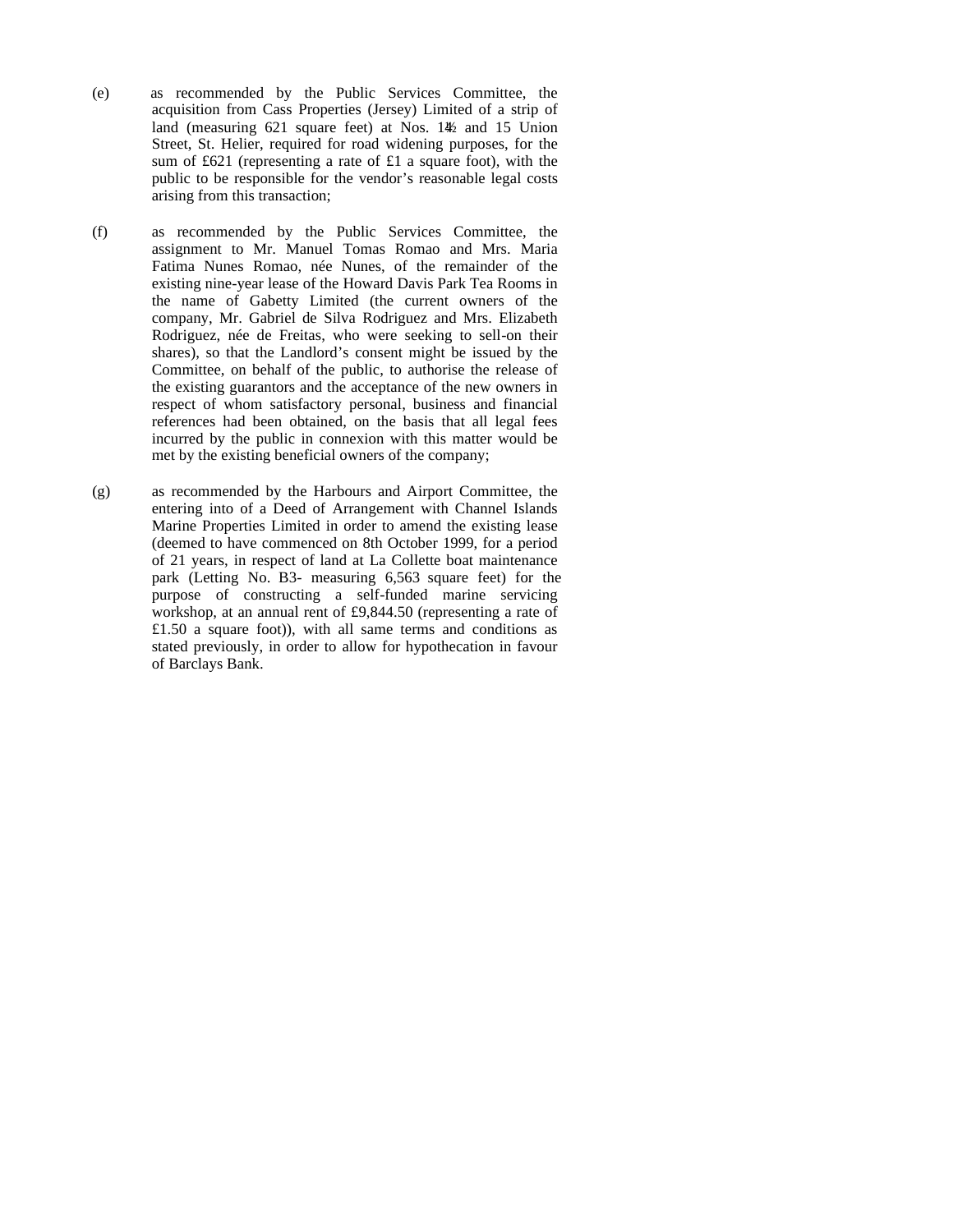### **QUESTION PAPER**

#### (See Item G)

The Deputy of St. John will ask the following questions of the President of the Home Affairs Committee -

- "1. In May 2002 advertisements for a Chairman of the Jersey Police Authority appeared in the Jersey Evening Post. Will the President advise members of the cost of these advertisements and the reason why it was found necessary for them to be so large?
- 2. On 28th May, the Annual Report 2001 of the States of Jersey Fire and Rescue Service was distributed to members. Will the President advise members of the cost of this publication, and explain why it was considered necessary to have this report presented in glossy format?"

Deputy L.J. Farnham of St. Saviour will ask the following question of the President of the Health and Social Services Committee -

"Would the President -

- (a) set out how the Committee reviews all its plans, programmes and services to promote conservation and the sustainable use of resources in order to comply with States policy as set out in the Environmental Charter adopted by the States on 30th April 1996?
- (b) indicate how many times since 1st January 2000 the Committee has received a report on this subject?
- (c) list specific achievements of the Committee, quantified to the extent practicable, since 1st January 2000, pursuant to the policy goal on sustainability in the Environmental Charter."

Deputy R.G. Le Hérissier of St. Saviour will ask the following question of the President of the Public Services Committee -

"Would the President identify for members -

- (a) the revenues, costs and any subsidies granted to the School Bus service in the last three financial years
- (b) what policies are in place, or are expected to be put in place, to remedy any financial deficits in the operation of the service?"

Deputy P.F.C. Ozouf of St. Helier will ask the following question of the President of the Health and Social Services Committee -

Would the President -

(a) confirm that a private developer has offered to provide a development linked to the hospital on the site of the Stafford Hotel in Kensington Place, which would include up to 50 beds for the elderly, together with other hospital related facilities, within two years?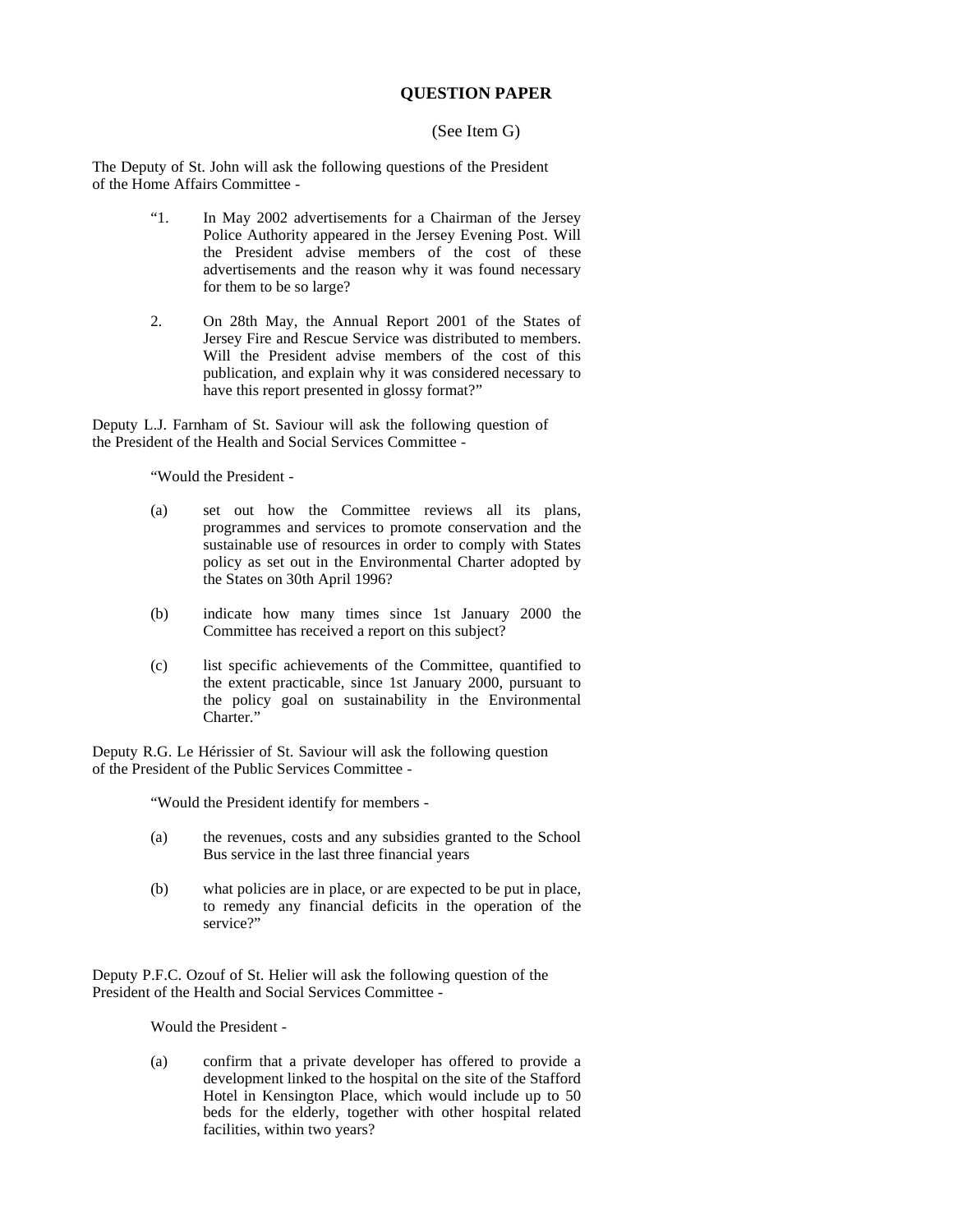- (b) confirm that he attended a presentation in the developers' offices in January 2002 when the scheme was fully described to him, and inform members whether he, or officers of the Committee, has received further information and drawings since that meeting?
- (c) inform the Assembly whether he, or one of the Committee's officers, have responded to the developer, even if only to acknowledge the existence of the proposal, since the meeting in January?
- (d) confirm whether he is aware that a developer currently holds a valid Planning Permit for the provision of self-catering on the site in question?
- (e) inform members how the Committee intends to solve the bed block problem, in what timescale, and at what capital cost, in the event that the Committee does not intend to avail itself of the potential offered by the developers of the Stafford Hotel within two years?
- (f) undertake to provide States members with a full report on the proposal for the redevelopment of the Stafford Hotel site?"

Deputy S.M. Baudains of St. Helier will ask the following questions of the President of the Housing Committee -

- "1. Would the President inform the Assembly of the total annual cost to the taxpayer of enabling the Jersey Homes Trust to provide subsidised social housing?
- 2. During supplementary questions in the States on 18th June 2002, the President stated that the Trusts had 'the right to refuse anyone who did not deserve housing.' Would the President explain the meaning of the word 'deserve' in this context?
- 3. Would the President provide an explanation as to how the Housing Committee defines 'deserving social need'?
- 4. Given that the allocation of up to 80 per cent of accommodation within any new developments undertaken by the Trust is based on a list of 'satisfactory tenants' provided by the Housing Department, being persons in need of alternative accommodation more suited to their needs as a result of changed circumstances, is the President content that the Trust should base its selection principally upon the outcome of the credit checks it commissions, even in circumstances where a judgement may have been obtained as long ago as five years previously?
- 5. Is the President satisfied that the Trust takes sufficient steps to ensure that its allocation policies are not discriminatory in any way?"

The Deputy of St. John will ask the following question of the President of the Home Affairs Committee -

On the occasion of the British Irish Council Summit several